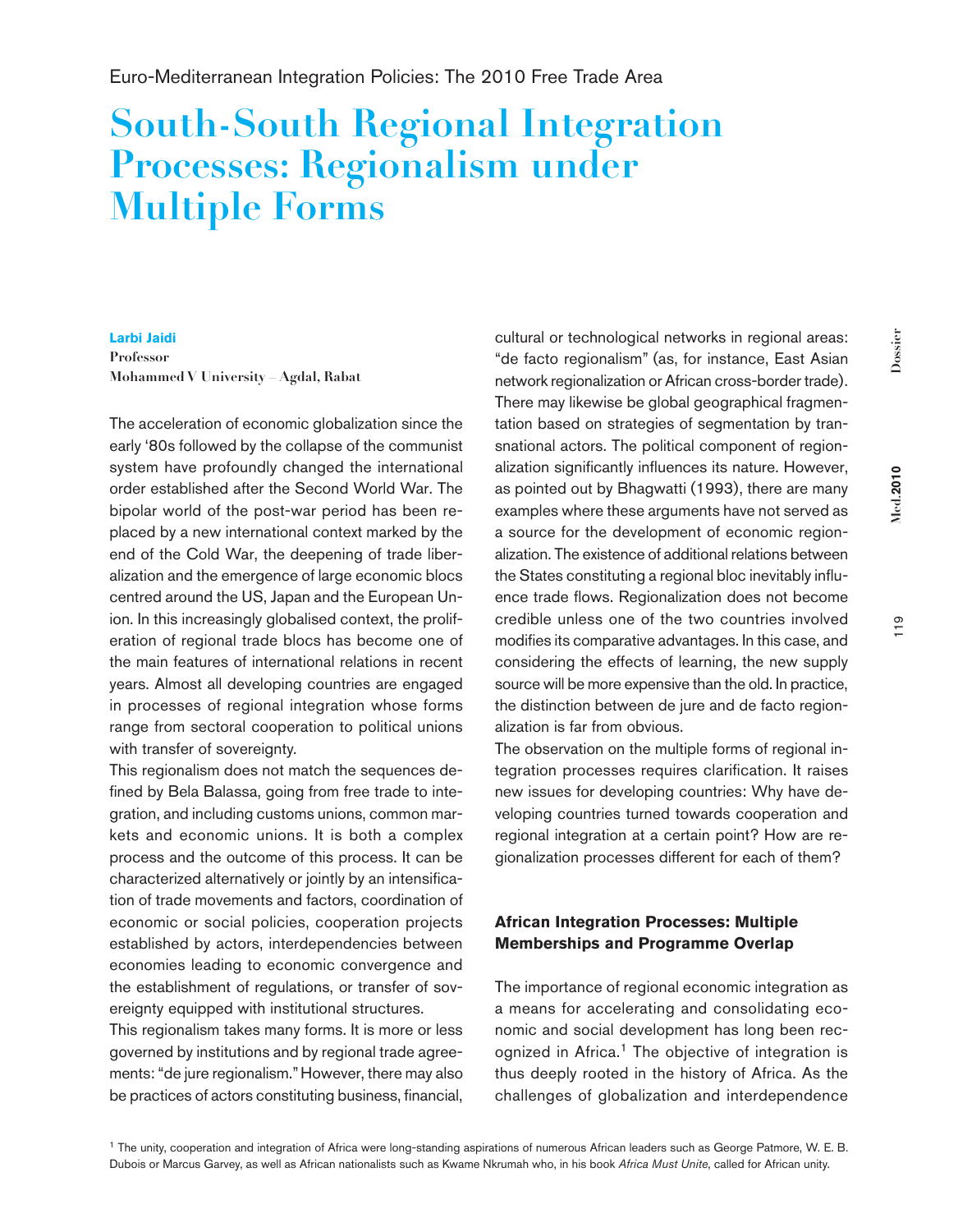have made their impact felt on countries of the region, including the risk of marginalization of the African continent, the goal of integration has become an even greater priority.<sup>2</sup>

Regionalism in Africa has been motivated by two needs. The first is to strengthen Pan-African political unity. The second is to promote economic growth and development. Regionalism, in particular for market integration on the regional level, has served as a means to help African countries overcome the structural problems they face. Several sub-regional groupings in Africa have been formed. Though the phenomenon of regional integration is old, it is currently undergoing a yet fragile process of renewal. The Abuja Treaty signed in 1994 has largely contributed to the revival of regional issues in Sub-Saharan Africa. The treaty aims to establish, after a period of thirty-four years, an African economic community based on existing regional integration processes. It recommends the establishment of free trade areas first, to be followed by customs unions.

Regional integration processes in Africa face various problems, the most significant being membership multiplicity and programme overlap. This situation constitutes a serious problem in Africa. On average, 95% of members of each regional economic community belong to another community as well. Considering the problems that belonging to a variety of economic communities create, why do countries continue to join several communities? Half of the countries put forth political and strategic reasons to justify membership in one or another community. Economic interests lag far behind as reasons cited, accounting for only 35% of responses.3 The implementation of similar programmes in different regional economic communities is another constraint weighing upon integration processes on the continent.

Of the twelve main programmes implemented by regional economic communities in West Africa, at least nine can also be found elsewhere. Programme duplication and overlapping memberships have negative effects on the integration process in Africa, especially considering the financial constraints of regional economic communities. On average, a third of member countries do not meet their statutory obligations and this proportion can rise to half of the members in some communities. The internal funding mechanisms of regional economic communities are under great strain. This situation can be ascribed to several factors, as follows.

**Regionalism in Africa has been motivated by two needs. The first is to strengthen Pan-African political unity. The second is to promote economic growth and development**

The established programmes are not implemented consistently. Streamlining the institutional framework is important for successful integration, but member countries are the primary stakeholders and have a decisive role to play in the national implementation of policies established by mutual agreement. However, implementation at the national level has not been systematic and few countries have established effective integration mechanisms.

Regional economic communities have made efforts to establish mechanisms to coordinate their activities, namely memoranda of understanding, periodic coordination meetings, regular information exchange, joint programming, programme reviews and joint implementation committees. The use of these mechanisms, however, remains limited.<sup>4</sup> The coordination mechanisms that do exist have no statutory basis and are not legally enforceable.

States have fallen into the "trap of transposition," assuming that examples of regional integration among industrialized countries could also apply to less developed countries. This is why Sub-Saharan Africa's results in the creation and maintenance of regional structures are generally very disappointing. Concrete results are meagre because in many cases, the countries concerned are also involved in a number of other programmes or communities often oriented towards mutually exclusive goals and strategies. Although relations among countries outside of formal

20

**Med.2010** 

<sup>&</sup>lt;sup>2</sup> The Organization for African Unity (OAU) was established in 1963 to integrate African economies, solve conflicts within and among African countries, bring development and improve the standard of living of Africans (Olubomehin and Kawonishe, 2004).

<sup>&</sup>lt;sup>3</sup> See the study by the African Union on integration in Africa. 2008.

<sup>4</sup> Approximately 40% of the economic communities of a single region use memoranda of understanding, less than 20% examine their joint programmes and less than 30% employ joint programming and carry out activities jointly.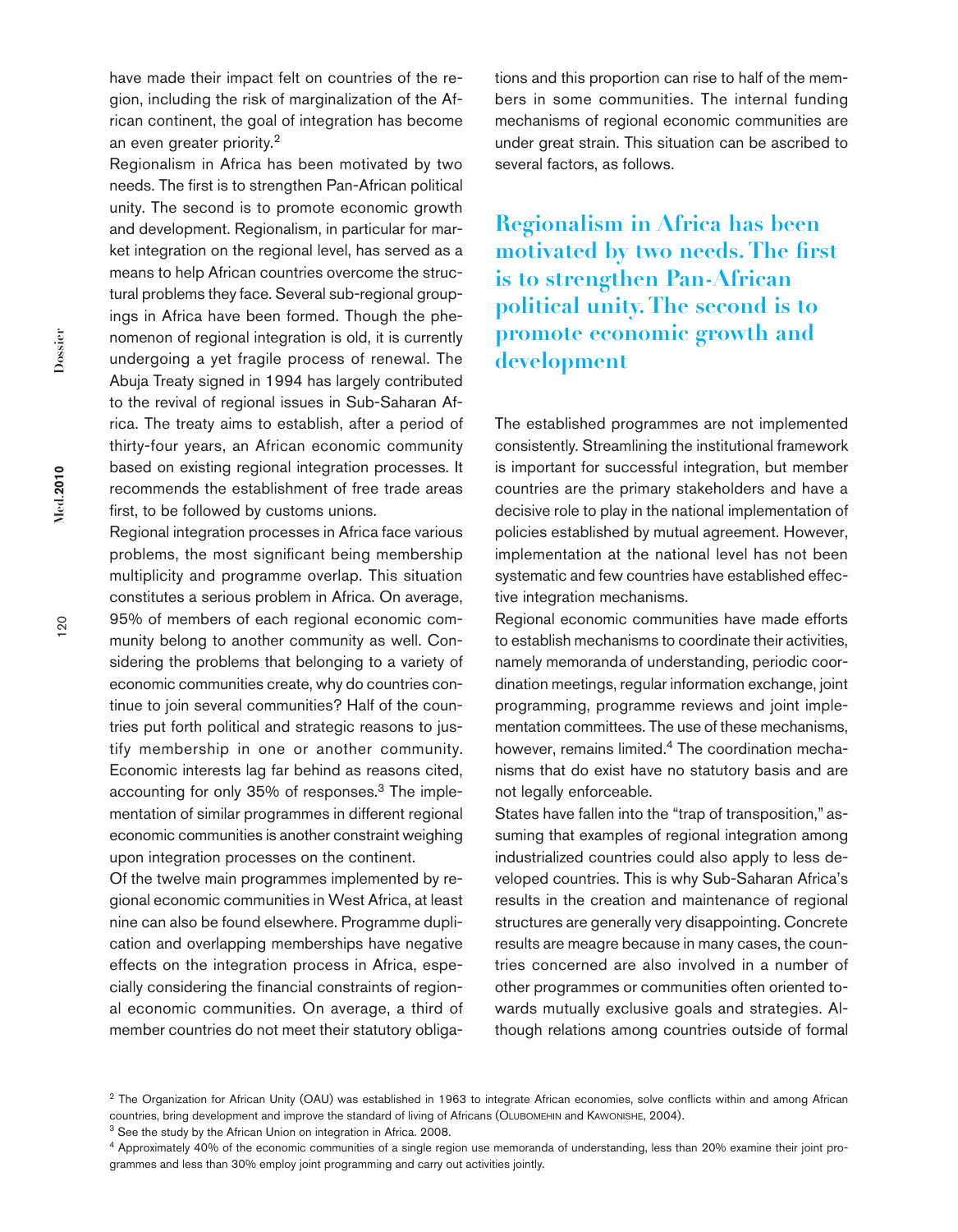Dossier

structures are stronger than those established through the development of official trade relations, an "informal nature" is often maintained in official trade relations in order to meet the interests of specific groups that are able to take advantage of lax policies and weak institutional structures. For these interest groups, the maintenance of unsatisfactory formal institutional arrangements has become part of the status quo, even if the economies concerned suffer.

## **Latin America: Divergence between the "Southern" Integrationist Model and the "Northern" Free Trade Model**

Latin American regions are well familiar with the process of regional integration. Hence, whereas over two hundred years ago, the Bolivarian myth gave rise to the dream of a supportive, united continent, the first projects of economic integration were developed in the 1950s and 60s, headed by ECLAC (the UN Economic Commission for Latin America and the Caribbean). At that time, the main goal was to improve cooperation among self-centred economies. For over fifty years now, the idea of integration has been making headway.

Yet these "integrationist" movements have run up against major obstacles consisting of traditional antagonisms between countries, a structural lack of capital, protectionism and authoritarian political systems that are often considered unstable. However, restructuring efforts have continued over time, leading to the establishment of four common markets (the Central American Common Market, the Caribbean Community and Common Market – CARICOM, the Andean Group and recently, Mercosur) and a free trade agreement between Chile and Mexico, the latter country itself being invited to join the North American Free Trade Area (NAFTA). Multiple and diverse, old or new, these integration processes reflect both hopes of development and the complex challenges of reconciliation.

The existence of these various sub-regional blocs appears in a number of texts and legal bodies, but until recently, economic performance had not been very significant and debt resulting from their commitment to development led to the deep crisis of the

'80s (-1.2% of GDP/capita for the whole of Latin America). The need to overcome this marginalization vis-à-vis the industrialized countries, the desire to regain credibility, the hope of becoming the fourth world power after the EEC, North America and Japan pushed them to resume the integration process at a time when the centrally planned economies of Eastern Europe were disintegrating. Taking advantage of political changes, the restoration of democratic regimes and the renewal of an international economic mindset, the construction of an integrated Latin American region was thus relaunched.

Latin America continues to experiment with the integration process perceived as a lever for attaining the development levels that it has repeatedly failed to attain since independence was gained by the various countries in the 19th century. The dynamics of economic regionalization often display the shortcoming that agreements signed are not implemented. The search for integration in fact requires focussing on areas where synergies can lead to compatibility. It involves redefining the map of economic and political relations between Latin American nation-states and their neighbours to the North.

Current thinking on the South American continent regarding the need to deepen economic regionalization through institutional structures illustrates the profound differences between the engaged and engaging integrationist "southern" model, based on developmentalism, and the "northern" model put forth by the United States and based on the advantages of free trade. Their evolution is also different. Thus, the failure of the proposed Free Trade Area of the Americas (FTAA) had the boomerang effect of bilateral agreements that are a matter of concern for those who saw it as a way to overcome the difficulties and achieve the effective opening up of national economies, the latter no longer being sustained by any regional agreement.<sup>5</sup>

Hence, the fate of regionalization in Latin America lies in the ability of sub-continental powers (primarily Brazil) to establish a confederation as a means to and as the goal of deeper South American integration with stronger mechanisms of redistribution. In fact, these integration processes reflect different ambitions for the different territories, whether at the regional (sub-national) or national levels. Theoretically, political

5 Mexico (and Canada) are finally well integrated with the US economy; at a second level are Central America and the Caribbean, Colombia and Peru. In any case, US programmes of resource access and territorial control in Latin America are running up against increasing competition through the growing demand from China, Europe and the South.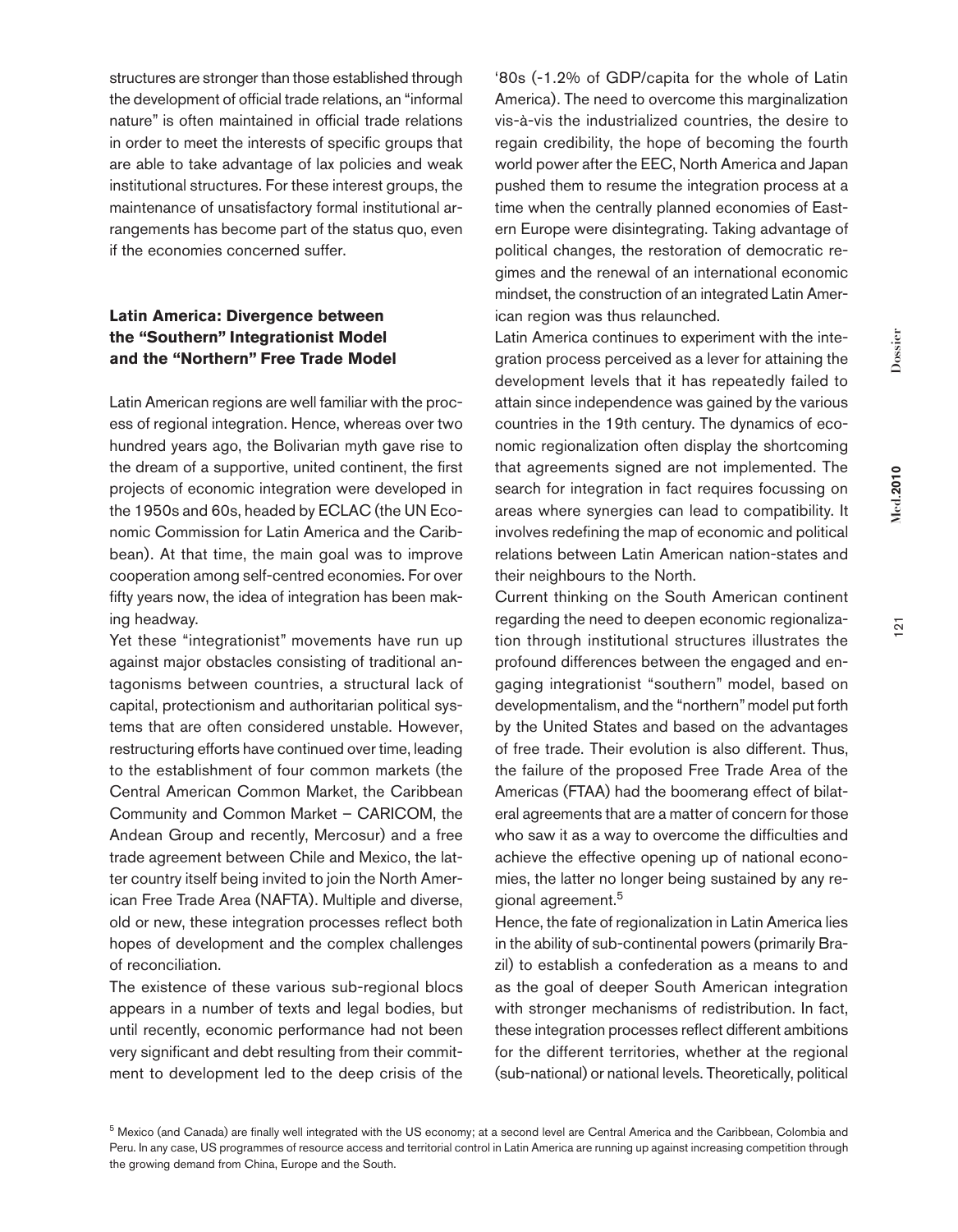and economic ties (the Brasilia - Buenos Aires - Caracas - La Paz - Montevideo axis) would be strengthened and accompanied by a greater flow of goods, more open competition and the search for coordination and means of regulation.

In any case, the challenges are many: institutional weaknesses, the cyclical nature of trade, heterogeneity and inequality, issues of credibility, indirect destabilization exerted by the United States through the signing of bilateral agreements, etc. Moreover and ultimately, the desire to attract foreign direct investment (FDI) and develop innovative local economic systems leads to a specialization of territories and their inclusion in a game where those isolated from integrationist forces and flows of goods and people (geographic and/or economic marginalization) will lose.

All in all, the dividing line between the "northern model" and the "southern model" crosses Mexico. The position of Colombia is also uncertain and Venezuela holds a highly ambivalent position. Its development will depend on the leadership will of Brazil, the regional power. Between regionalization and globalization, Latin America thus faces critical choices in terms of politico-economic and social models. The unprecedented, original experiences of regional integration in North and South America call for a rereading of North-South relations, all the more so at this time of redefinition of international relations and emerging powers in the South.

#### **Asia, or the Triumph of Neo-Regionalism**

Asian economic regionalization is an old phenomenon largely based on the internal dynamics of market forces. On the institutional level, regional integration is a more recent idea that has been organized around two consistent geographic areas: Australia and New Zealand within the framework of the Closer Economic Relations (CER) agreement beginning in the early 1980s; and the countries belonging to the Association of Southeast Asian Nations (ASEAN) through the ASEAN Free Trade Area (AFTA) as of the early

1990s. Both Oceania and ASEAN have chosen to move towards a preferential opening of markets according to a classic free trade model: agreements focus on dismantling barriers to the free movement of goods (and services in the case of the CER) with neither a customs union nor monetary integration and with no scheme for the free movement of persons or capital. In addition, Asia-Pacific Economic Cooperation (APEC), a forum for economic and technical cooperation for the Asia-Pacific Region, has served as a vehicle for increasing initiatives towards bilateral free trade agreements, most not yet completed.<sup>6</sup> The entire East Asian Region has thus entered a regionalization dynamic initiated by Japan but gradually taken over by the Newly Industrialized Countries (NICs) and by Chinese networks. Asian regionalization is driven by market forces but also by two trunk networks: Japanese companies based on technology and Chinese business and financial networks. They may enter into competition with one another or simply coexist. They may structure an area in a process of integration with the Eastern Europe & Central Asia (EEAC) region or, conversely, foster East Asian blocs revolving around Chinese networks and Southeast Asian blocs revolving around Japanese networks. Yet the refusal or inability to build institutionalized regionalization has demonstrated the limits of East Asian regionalism.

ASEAN has played an important role in the area, in particular, successfully maintaining peace and regional security. It has also sparked the first dynamic of cooperation and coordination among the governments of the region. Moreover, despite the proliferation of bilateral agreements<sup>7</sup> and sub-regional cooperation initiatives such as growth triangles, it remains the backbone of the main regional or interregional initiatives<sup>8</sup> and has initiated dialogue on regional security issues through the ARF (ASEAN Regional Forum). ASEAN+3 is the second area included here for three reasons: the intensification of economic relations among the economies of the region; the emergence of postcrisis cooperation in the area; and the presence of two major regional powers – Japan and China.

<sup>&</sup>lt;sup>6</sup> For some years now, there has been a proliferation of such negotiations because of the strategic challenge ASEAN represents for China and Japan, but there have also been initiatives by Singapore, which recently engaged in an ambitious program of free trade agreement negotiations to strengthen its ties with the most dynamic markets.

<sup>&</sup>lt;sup>7</sup> On this topic, see MILELLI (2005) and FERIDHANUS and YAWAN (2005).

<sup>&</sup>lt;sup>8</sup> Only cooperation initiatives in the East Asian region are considered here. Initiatives in South Asia, such as SAARC (South Asian Association for Regional Cooperation) are not taken into account, nor those between the countries of East Asia and South Asia, such as BIMSTEC (Bay of Bengal Initiative for Multisectoral Technical and Economic Cooperation) an initiative established in 1997 for cooperation among Bangladesh, India, Sri Lanka, Thailand, Myanmar, Nepal and Bhutan, or the MGC (Mekong Ganga Cooperation), a cooperation initiative established in 2000 involving Thailand, Myanmar, Cambodia, Laos, Vietnam and India.